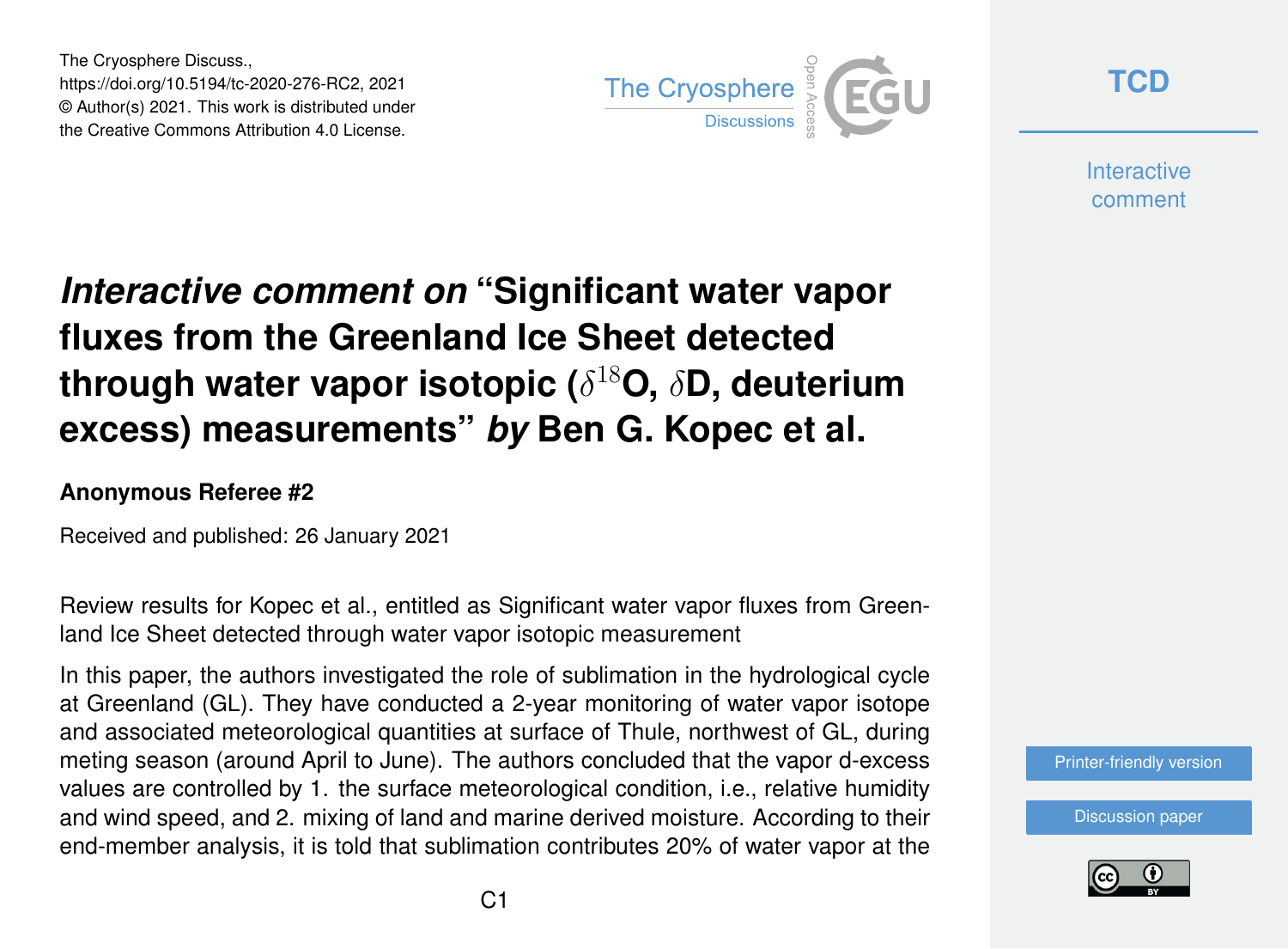surface.

First of all, the data they obtained is precious and nice continuous monitoring. It is indeed important to publish their observation data and shared by other researchers. I'd appreciate their effort so much.

However, their analysis is quite primitive. Robust findings are only the correlations between some observed quantities during the target periods. To explain these correlations, they made lots of assumptions, but the explanations are not fully based on recent advancement of the methodology in this field and not quantitative. Therefore, the conclusion is not that convincing. Furthermore, I'm afraid that the conclusion they made (sublimation contributes 20%) is overly exaggerated and such a statement would make the readers misunderstood. By these reasons, I would recommend to reject the manuscript and asking significant revision.

Below, my major comments are listed. I hope that they are somehow helpful to improve this important research.

1. Advanced approach is missing.

For such a topic of hydrological contribution, previous studies have often conducted a budget approach. In case of this study, given surface vapor is influenced by horizontal and vertical moisture fluxes, one can make quantitative analysis to reveal the contribution of these fluxes. Perhaps to do so, some other data like reanalysis product or numerical simulations would be needed. Amount of sublimation can be estimated using typical aerodynamical approach, too. The isotopic observation would play a role to validate such budget analysis. However, the authors did not make any quantitative analysis except the correlations, then they made rather qualitative explanation of uncertainties of the correlations.

2. No fact-based end member analysis

At chapter 5, the authors quantified the contribution of sublimation by the end member

## **[TCD](https://tc.copernicus.org/preprints/)**

**Interactive** comment

[Printer-friendly version](https://tc.copernicus.org/preprints/tc-2020-276/tc-2020-276-RC2-print.pdf)

[Discussion paper](https://tc.copernicus.org/preprints/tc-2020-276)